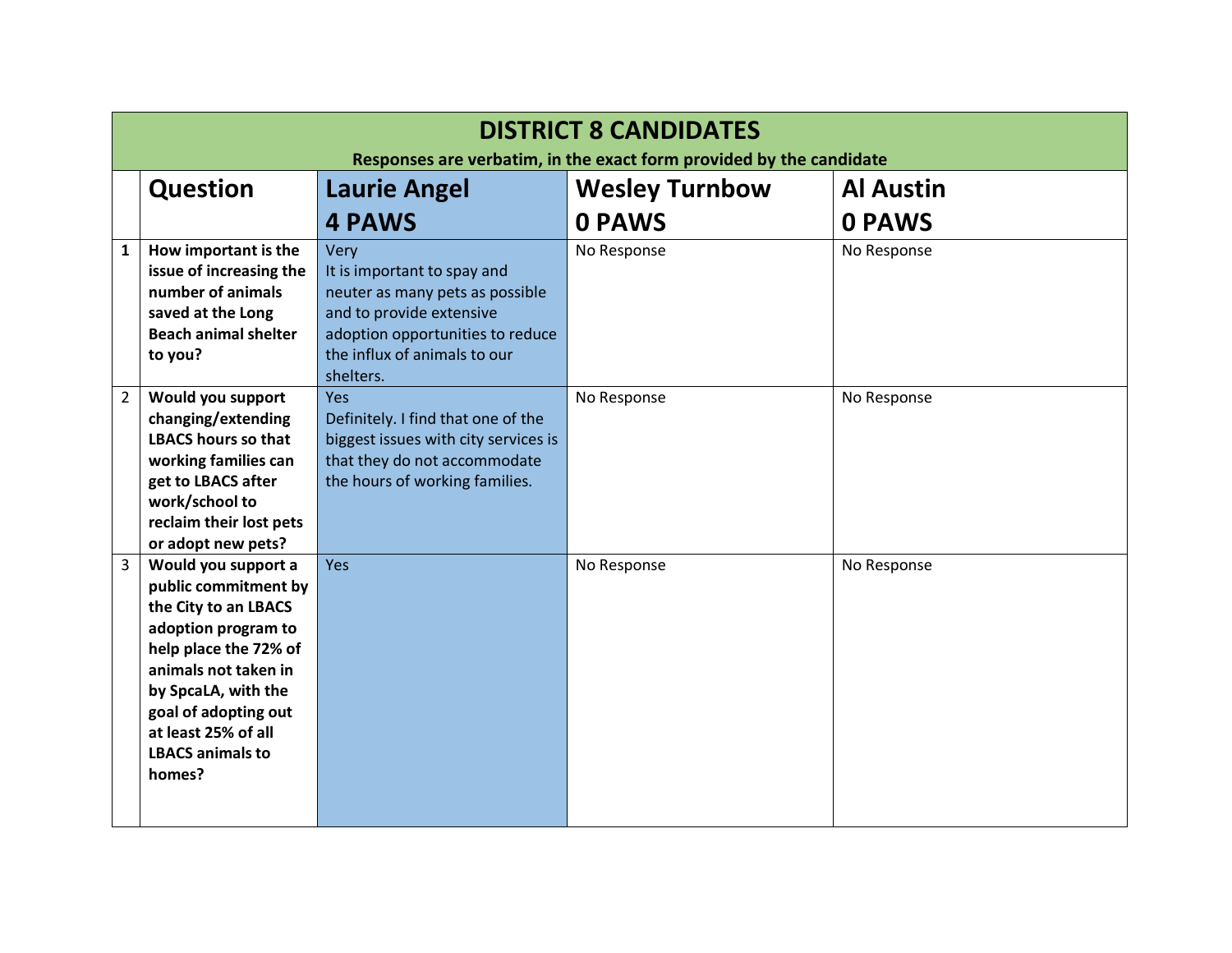| $\overline{4}$ | Would you support         | Undecided                          | No Response | No Response |
|----------------|---------------------------|------------------------------------|-------------|-------------|
|                | <b>LBACS adopting out</b> | If you have ever lost a pet you do |             |             |
|                | animals after 3 days      | not want it to be adopted out      |             |             |
|                | as permitted by           | before you have a chance to        |             |             |
|                | California state law,     | reconnect. I had a pet that        |             |             |
|                | rather than waiting 6     | survived along the railroad tracks |             |             |
|                | days, given that only     | for weeks before someone found     |             |             |
|                | 14% of all animals,       | him and contacted us. Noting       |             |             |
|                | including 4% of cats      | that shelters have very limited    |             |             |
|                | and less than 1% of       | hours that do not accommodate      |             |             |
|                | kittens, are returned     | working families I would expect    |             |             |
|                | to their owners?          | they would be held long enough     |             |             |
|                |                           | for a family to contact and then   |             |             |
|                | [Note: 86% of animals     | find them at the shelter. Perhaps  |             |             |
|                | at LBACS are waiting      | if extended hours were             |             |             |
|                | for owners who never      | implemented the waiting period     |             |             |
|                | come for them. Many       | could be shortened. The best       |             |             |
|                | of them are killed. To    | situation for a pet is to be       |             |             |
|                | increase their chances    | reunited with its loving family.   |             |             |
|                | of leaving the shelter    |                                    |             |             |
|                | alive, we support         |                                    |             |             |
|                | making animals            |                                    |             |             |
|                | available for adoption    |                                    |             |             |
|                | after 3 days as           |                                    |             |             |
|                | permitted by law.]        |                                    |             |             |
|                |                           |                                    |             |             |
|                |                           |                                    |             |             |
|                |                           |                                    |             |             |
|                |                           |                                    |             |             |
|                |                           |                                    |             |             |
|                |                           |                                    |             |             |
|                |                           |                                    |             |             |
|                |                           |                                    |             |             |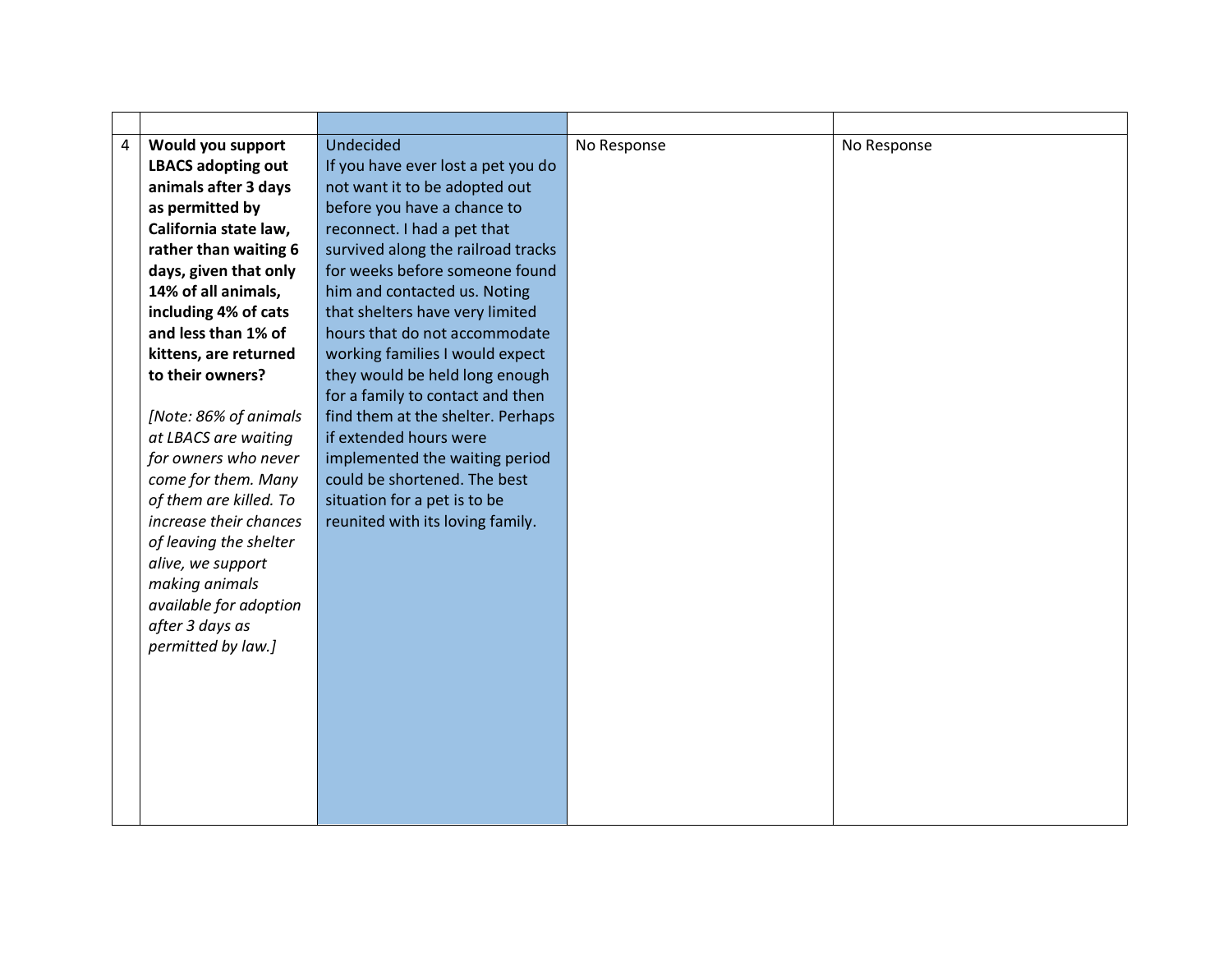| 5 | Would you support an<br><b>LBACS policy allowing</b><br>cats to be adopted<br>out to qualified<br>homes that would<br>allow the cat to go<br>outdoors, given that<br>46% of cats and<br>kittens were<br>euthanized at the<br><b>LBACS animal shelter</b><br>in 2015? | Undecided<br>We have adopted cats in the past<br>and signed contracts that we<br>would keep our pets inside for<br>their own health and safety. I<br>believe that provision was in the<br>contract to protect these<br>animals. | No Response | No Response |
|---|----------------------------------------------------------------------------------------------------------------------------------------------------------------------------------------------------------------------------------------------------------------------|---------------------------------------------------------------------------------------------------------------------------------------------------------------------------------------------------------------------------------|-------------|-------------|
| 6 | Would you support<br>the establishment of a<br>foster program at                                                                                                                                                                                                     | Yes<br>Do not see any reason not to.<br>Would also like to see the use of                                                                                                                                                       | No Response | No Response |
|   | <b>LBACS that would</b>                                                                                                                                                                                                                                              | more pets as service / comfort                                                                                                                                                                                                  |             |             |
|   | target placement of at                                                                                                                                                                                                                                               | animals. The human / pet bond is                                                                                                                                                                                                |             |             |
|   | least 150 animals in                                                                                                                                                                                                                                                 | important for both, particularly                                                                                                                                                                                                |             |             |
|   | foster homes in the                                                                                                                                                                                                                                                  | shut ins, seniors, persons with                                                                                                                                                                                                 |             |             |
|   | first year of                                                                                                                                                                                                                                                        | disabilities, or other illnesses.                                                                                                                                                                                               |             |             |
|   | implementation?                                                                                                                                                                                                                                                      | Would like to see more visitation                                                                                                                                                                                               |             |             |
|   |                                                                                                                                                                                                                                                                      | programs implemented at<br>convalescent homes, senior                                                                                                                                                                           |             |             |
|   |                                                                                                                                                                                                                                                                      | facilities, hospitals, etc.                                                                                                                                                                                                     |             |             |
|   |                                                                                                                                                                                                                                                                      |                                                                                                                                                                                                                                 |             |             |
|   |                                                                                                                                                                                                                                                                      |                                                                                                                                                                                                                                 |             |             |
|   |                                                                                                                                                                                                                                                                      |                                                                                                                                                                                                                                 |             |             |
|   |                                                                                                                                                                                                                                                                      |                                                                                                                                                                                                                                 |             |             |
|   |                                                                                                                                                                                                                                                                      |                                                                                                                                                                                                                                 |             |             |
|   |                                                                                                                                                                                                                                                                      |                                                                                                                                                                                                                                 |             |             |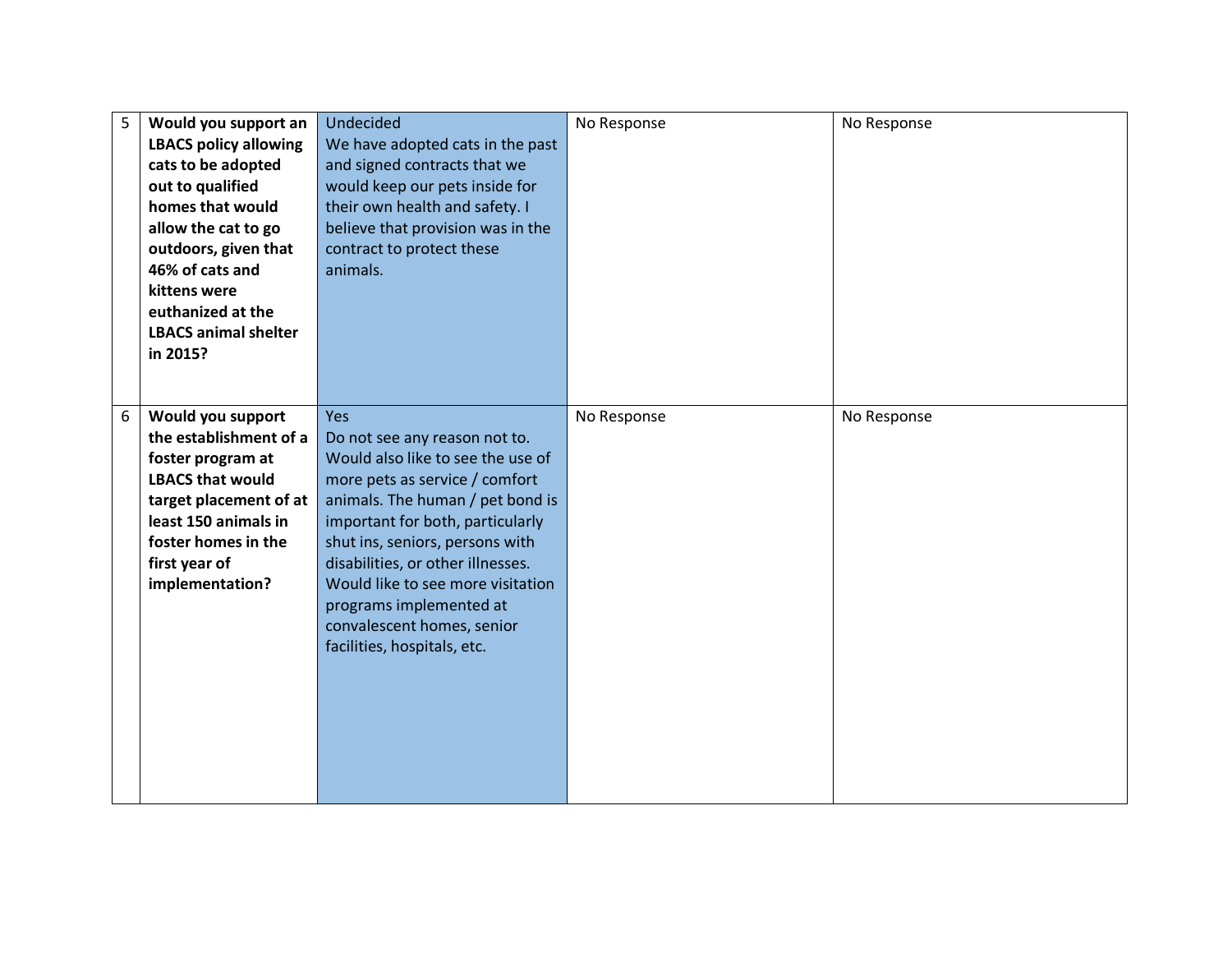| $\overline{7}$ | Would you support a    | Yes                             | No Response | No Response |
|----------------|------------------------|---------------------------------|-------------|-------------|
|                | declared goal of a 90% |                                 |             |             |
|                | save rate at the city  |                                 |             |             |
|                | animal shelter and     |                                 |             |             |
|                | monthly shelter        |                                 |             |             |
|                | management             |                                 |             |             |
|                | performance reports    |                                 |             |             |
|                | posted on the LBACS    |                                 |             |             |
|                | website                |                                 |             |             |
|                | demonstrating          |                                 |             |             |
|                | progress toward that   |                                 |             |             |
|                | goal?                  |                                 |             |             |
| 8              | Would you support a    | Yes                             | No Response | No Response |
|                | requirement for low-   | The public needs to be educated |             |             |
|                | cost continuing        | to about responsible pet        |             |             |
|                | education (e.g.,       | ownership.                      |             |             |
|                | webinars, occasional   |                                 |             |             |
|                | conferences) in how    |                                 |             |             |
|                | to implement           |                                 |             |             |
|                | programs designed to   |                                 |             |             |
|                | save lives for LBACS   |                                 |             |             |
|                | employees?             |                                 |             |             |
|                |                        |                                 |             |             |
|                |                        |                                 |             |             |
|                |                        |                                 |             |             |
|                |                        |                                 |             |             |
|                |                        |                                 |             |             |
|                |                        |                                 |             |             |
|                |                        |                                 |             |             |
|                |                        |                                 |             |             |
|                |                        |                                 |             |             |
|                |                        |                                 |             |             |
|                |                        |                                 |             |             |